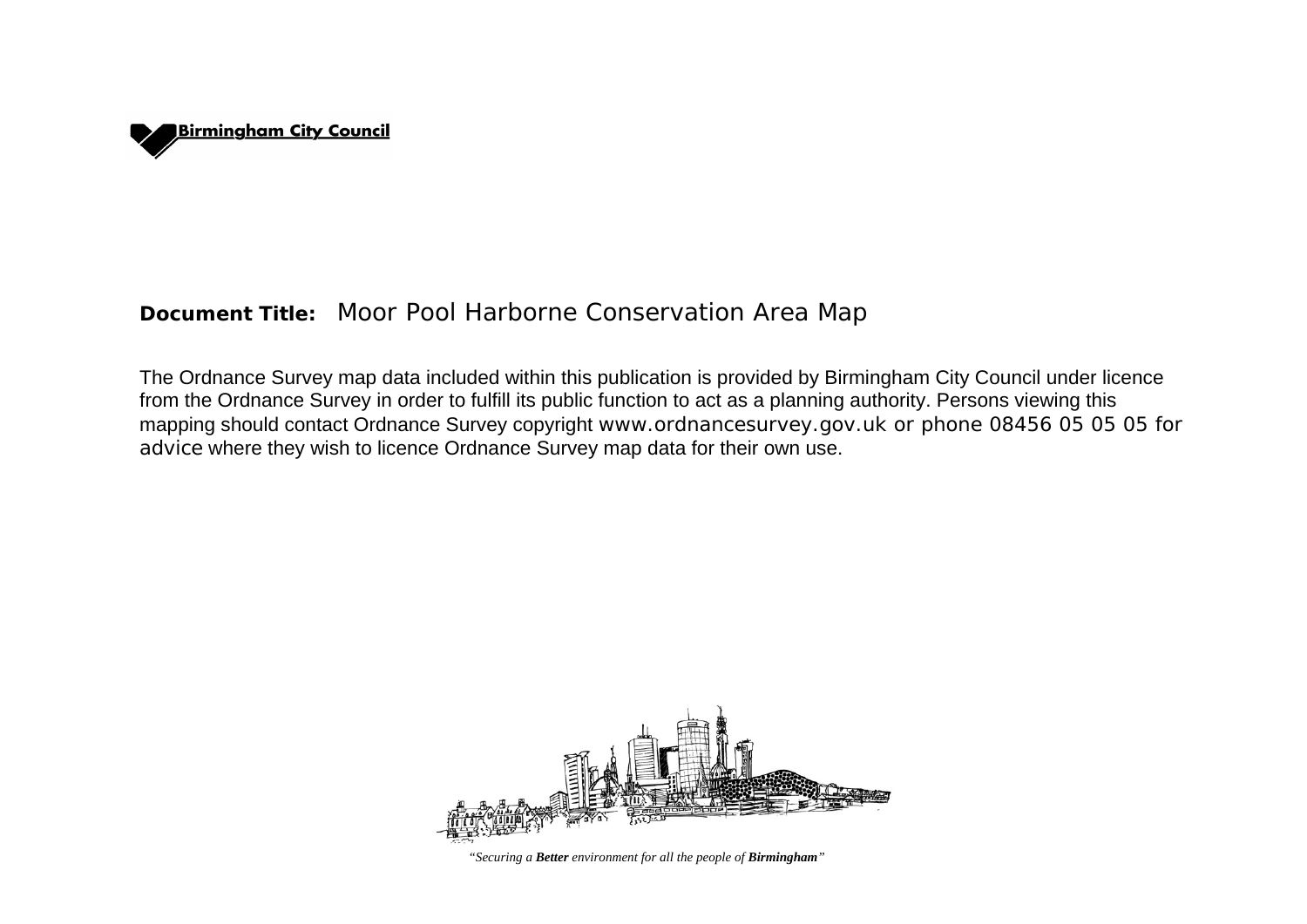

This map is reproduced from the Ordnance Survey Material with the per on of Ordnance Survey on behalf of the Controller of Her Majesty's Stationery Office © Crown Copyright<br>ad to prosecution or civil proceedings. Birmingham City Council. Licence No.100021326, 2005. Copyright and may lead to p



### DATE OF DESIGNATION 30TH JULY 1970

AREA 22.32 Ha. (55.15 Acres)



BOUNDARY OF CONSERVATION AREA

STATUTORILY LISTED BUILDINGS

**LOCALLY LISTED BUILDINGS** 

Scale 1:4000

## **Birmingham City Council**

**PO Box 28** Alpha Tower Suffolk Street Queensway<br>Birmingham B1 1TU Tel. 0121 303 4506

E mail planning.conservation@ birmingham.gov.uk

www.birmingham.gov.uk

Map produced by GIS Team, Planning Strategy